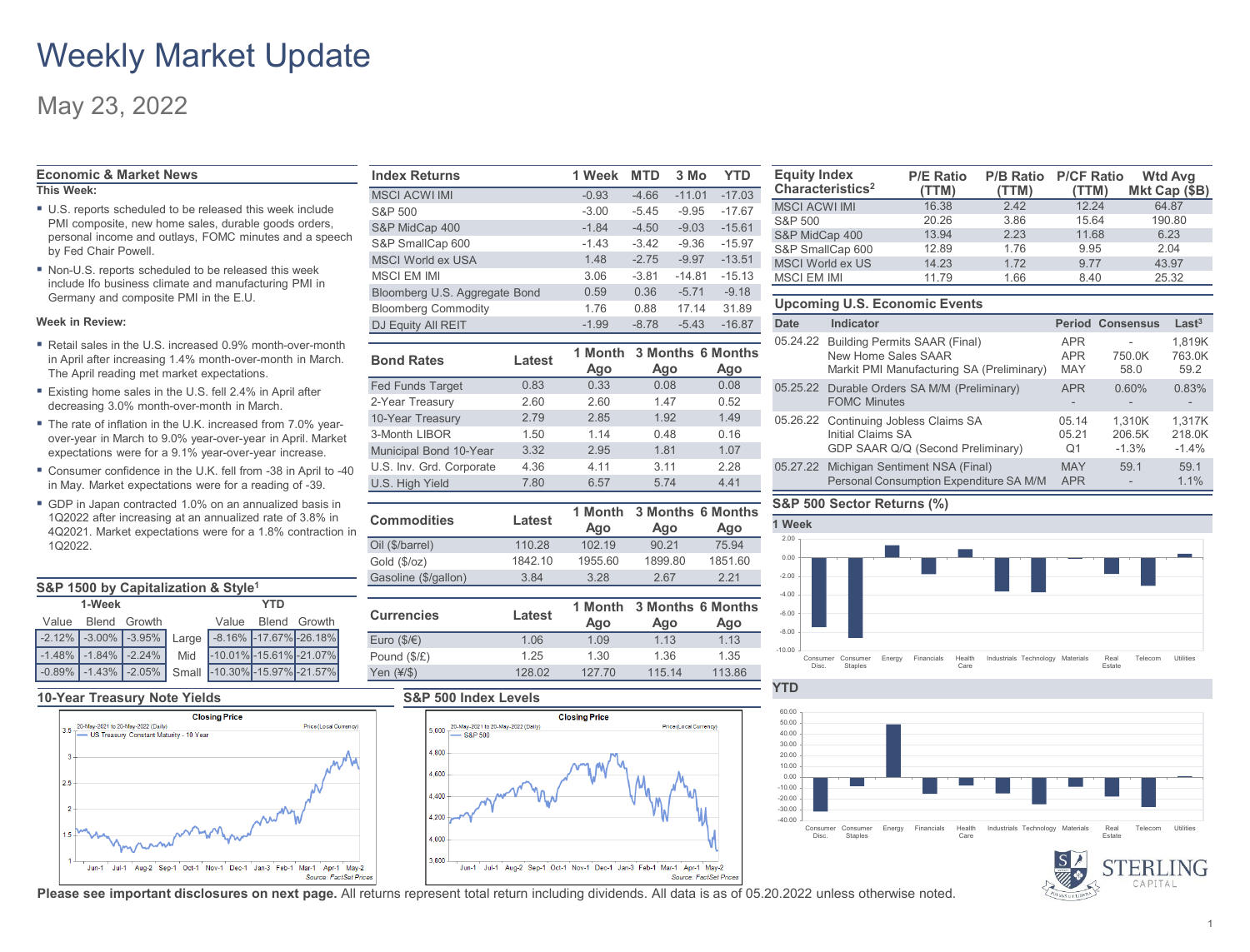## Important Information

1Style boxes are derived from the components of the S&P 1500 Index.<br><sup>2</sup>Characteristics as of 04.30.2022.<br><sup>3</sup>May include flash/preliminary estimates.

Economic & Market News provided by Sterling Capital Advisory Solutions.

The volatility of an index varies greatly. All indices are unmanaged and investments cannot be made directly in an index.

Past performance is not indicative of future results. Any type of investing involves risk and there are no guarantees that these methods will be successful.

S&P 1500: An investable U.S. equity benchmark, the S&P Composite 1500 combines three leading indices, the S&P 500<sup>®</sup>, the S&P MidCap 400, and the S&P SmallCap 600 to cover approximately 90% of the U.S. market capitalization. It is designed for investors seeking to replicate the performance of the U.S. equity market or benchmark against a representative universe of tradable stocks.

**Capitalization/Style Returns:** Capitalization/Style returns are based on the S&P Indexes. All values are cumulative total return for stated period including the reinvestment of dividends. The indexes used from left to right, top to bottom are as follows: S&P 500 Value Index, S&P 500 Index, S&P S00 Growth Index, S&P Mid Cap 400 Value Index, S&P Mid Cap 400 Index, S&P Mid Cap 400 Growth Index, S&P Small Cap 600 Value Index, S&P Small Cap 600 Index, S&P Small Cap 600 Growth Index. The S&P 500® Index is a readily available, carefully constructed, market-value-weighted benchmark of common stock performance. Currently, the S&P® Composite includes 500 of the largest stocks (in terms of stock market value) in the United States; prior to March 1957 it consisted of 90 of the largest stocks. The S&P Midcap 400 is designed to measure the performance of the middle capitalization sector of the U.S. equities market. This market capitalization weighted index was created in June of 1991 and consists of 400 domestic stocks from the NYSE, NASDAQ, and AMEX chosen for market size, liquidity and industry group representation. The S&P SmallCap 600 is designed to measure the performance of the small capitalization sector of the U.S. equities market. This index consists of 600 domestic stocks chosen for market size, liquidity, (bid-asked spread, ownership, share turnover and number of no trade days) and industry group representation. The S&P Style indices measure growth and value along two separate dimensions, with three factors each used to measure growth and value. The Growth factors are 3 Year Change in Earnings per Share over Price per Share, 3 Year Sales per Share Growth Rate, and Momentum. The Value factors are Book Value to price Ratio, Earnings to Price Ratio, and Sales to Price Ratio.

**Index Returns:** Prices reflect closing price level for each stated date.

S&P 500: The S&P 500<sup>®</sup> Index is a readily available, carefully constructed, market-value-weighted benchmark of common stock performance. Currently, the S&P® Composite includes 500 of the largest stocks (in terms of stock market value) in the United States; prior to March 1957 it consisted of 90 of the largest stocks.

S&P Small Cap 600: The S&P SmallCap 600 is designed to measure the performance of the small capitalization sector of the U.S. equities market. This index consists of 600 domestic stocks chosen for market size, liquidity, (bid-asked spread, ownership, share turnover and number of no trade days) and industry group representation.

S&P Mid Cap 400: The S&P MidCap 400 is designed to measure the performance of the mid capitalization sector of the U.S. equities market. This index consists of 400 domestic stocks chosen for market size, liquidity, (bid-asked spread, ownership, share turnover and number of no trade days) and industry group representation.

**Bloomberg US Aggregate Bond Index**: The Bloomberg U.S. Aggregate Bond Index is an unmanaged, market-value-weighted index of taxable investment-grade fixed-rate debt issues, including government, corporate, asset-backed, and mortgage backed securities, with maturities of one year or more.

**Bloomberg Commodity Index**: The Bloomberg Commodity Index (BCOM) is calculated on an excess return basis and reflects commodity futures price movements. The index rebalances annually weighted 2/3 by trading volume and 1/3 by world production and weight-caps are applied at the commodity, sector and group level for diversification. Roll period typically occurs from 6th-10th business day based on the roll schedule.

The MSCI ACWI Index is a free float-adjusted market capitalization weighted index that is designed to measure the equity market performance of developed and emerging markets. The MSCI ACWI consists of 46 country indexes comprising 23 developed and 23 emerging market country indexes.

The **MSCI World ex USA Index** captures large and mid cap representation across 22 of 23 Developed Markets (DM) countries excluding the United States. The index covers approximately 85% of the free float-adjusted market capitalization in each country.

The MSCI Emerging Markets Investable Market Index (IMI) captures large, mid and small cap representation across 23 Emerging Markets (EM) countries. The index covers approximately 99% of the free float-adjusted market capitalization in each country.

The DJ Equity ALL REIT Index represents all publicly traded real estate investment trusts in the Dow Jones U.S. stock universe classified as Equity REITs according to the Dow Jones REIT Industry Classification Hierarchy. These companies are REITs that primarily own and operate income-producing real estate.